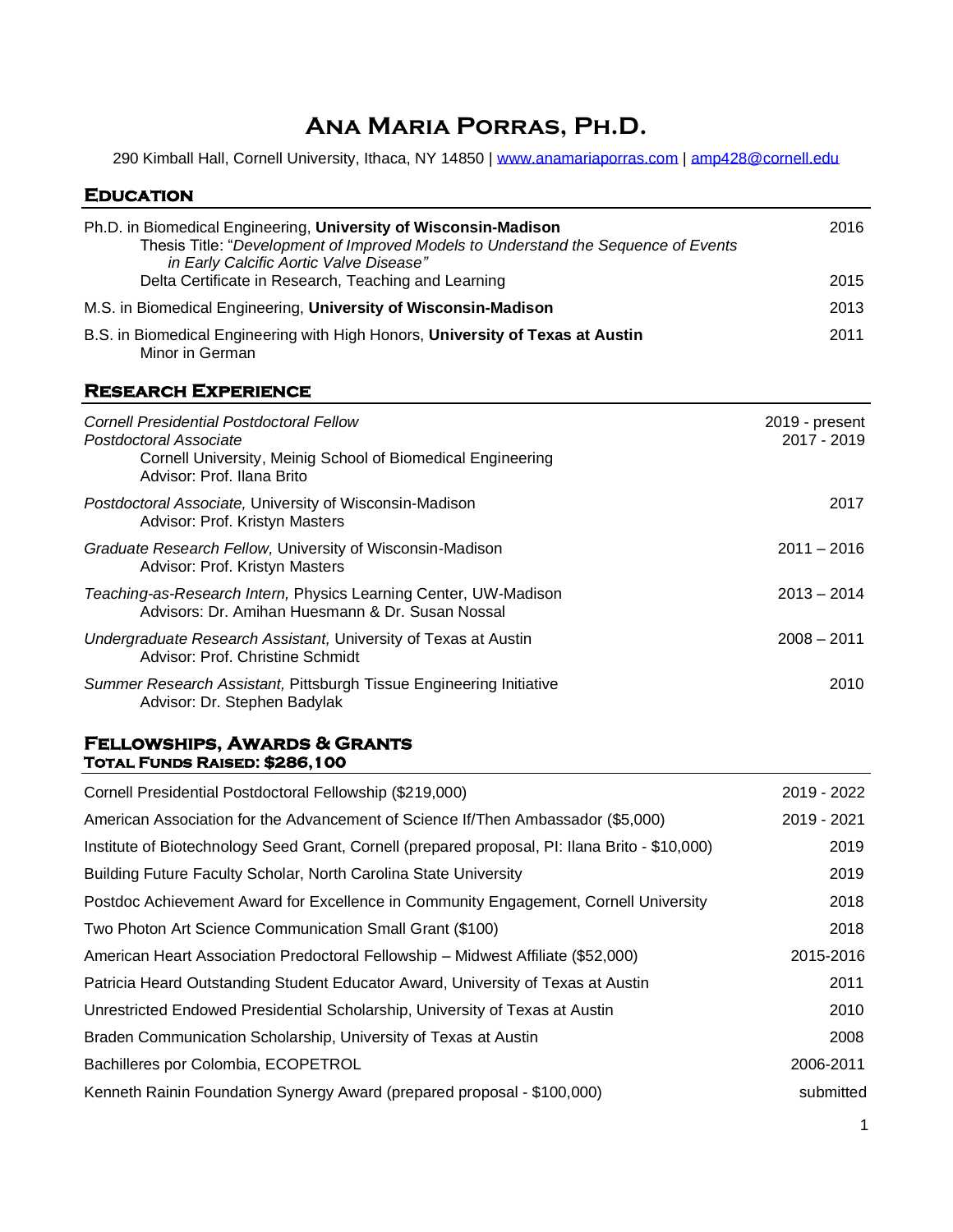# **Peer Reviewed Publications**

- 1. **Porras AM**, Brito IL. The Internationalization of Gut Microbiome Research. *Current Opinion in Microbiology,*  Accepted, 2019
- 2. **Porras AM,** Westlund JA, Evans AD, Masters KS. Creation of Disease-Inspired Biomaterial Environments to Mimic Pathological Events in Early Calcific Aortic Valve Disease. *Proceedings of the National Academy of Sciences of the United States of America,* 115(3):E363-E371, 2018.
- 3. **Porras AM\*,** Engeland N\*, Marchbanks E, McCormack A, Bouten C, Yacoub MH, Latif N, Masters KS. Robust Generation of Quiescent Porcine Valvular Interstitial Cell Cultures. *JAHA: Journal of the American Heart Association,* 6(3):e005401, 2017. \*Denotes equal contribution by authors
- 4. **Porras AM**, McCoy CM, Masters KS. Calcific Aortic Valve Disease: A Battle of the Sexes. *Circulation Research*, 120(4):604-606, 2017. Invited editorial.
- 5. **Porras AM\*,** Hutson HN\*, Berger AJ, Masters KS. Engineering Approaches to Study Fibrosis in 3-D *in Vitro* Systems. *Current Opinions in Biotechnology,* 40:24-30, 2016. \*Denotes equal contribution by authors.
- 6. **Porras AM**, Shanmuganayagam D, Meudt JJ, Kreuger CG, Rahko PS, Reed JD, Masters KS. Development of Aortic Valve Disease in Familial Hypercholesterolemic Swine: Implications for Elucidating Disease Etiology. *JAHA: Journal of the American Heart Association,* 4(10):e002254, 2015.
- 7. **Porras AM**, Masters KS. Wave Mice: a New Tool in the Quest to Characterize Aortic Valvular Disease Etiologies. *Journal of Thoracic Disease,* 7(9):E332-334, 2015. Invited editorial.
- *8.* **Porras AM**, Shanmuganayagam D, Meudt JJ, Krueger CG, Reed JD, Masters KS. Gene Expression Profiling of Valvular Interstitial Cells in Rapacz Familial Hypercholesterolemic Swine. *Genomics Data*, 1(2):261-263, 2014.
- 9. Rodriguez KJ, Piechura LM, **Porras AM**, Masters KS. Manipulation of Valve Composition to Elucidate the Role of Collagen in Aortic Valve Calcification. *BMC Cardiovascular Disorders*, 14(29), 2014.

*Submitted*

10. Márquez MC, **Porras AM**. How to Effectively Make Science Communication Inclusive in a Multicultural Society.

### *In Preparation*

11. **Porras AM**, Shi Q, Montenegro G, Solomons N, Brito IL. Geographic Differences in Gut Microbiome Composition Affect Susceptibility to Enteric Infection.

# **Oral Presentations**

- 1. **Porras AM**, Shi Q, Callahan RL, Montenegro G, Solomons N, Brito IL. Geographic Differences in Gut Microbiome Composition Affect Susceptibility to Enteric Infection. *BMES 2019 Annual Meeting,* Philadelphia, PA, October 19, 2019.
- 2. **Porras AM**. Lessons Learned while Communicating Science in Spanish through Crocheted Microbes and Social Media. *InclusiveSciComm Symposium.* Kingston, RI, September 27, 2019.
- 3. **Porras AM**. Germ Free Mice: an Innovating Platform for the Study of the Relationship Between Enteric Infections and the Gut Microbiome. *Universidad del Valle de Guatemala*, Guatemala, Guatemala, July 15, 2019 and *Universidad Mesoamericana, Quetzaltenango*, Guatemala, July 17, 2019. (*In Spanish)*
- 4. **Porras AM**. Engineered *in vitro* Models to Explore the Role of the Extracellular Matrix in Disease. *Seminar at the Biomedical Engineering Department in North Carolina State University*, Raleigh, NC, April 4, 2019.
- 5. **Porras AM**, Rao H, Brandt CR, Masters KS. Manipulation of Extracellular Matrix Composition to Study Disease Etiology in *ex vivo* Organ Cultures", *Society for Biomaterials 2017 Annual Meeting and Exposition: Where Materials Become Medicine*, Minneapolis, MN, April 5, 2017.
- 6. **Porras AM**, Engeland N, Westlund JW, Bouten C, Yacoub MH, Latif N, Masters KS. Generation of Quiescent Porcine VIC Cultures for Improved Study of Disease Stimuli, *7th Biennial Heart Valve Biology and Tissue Engineering Meeting*\*, Hilton Head, NC, October 13, 2016. \* Meeting was cancelled due to hurricane.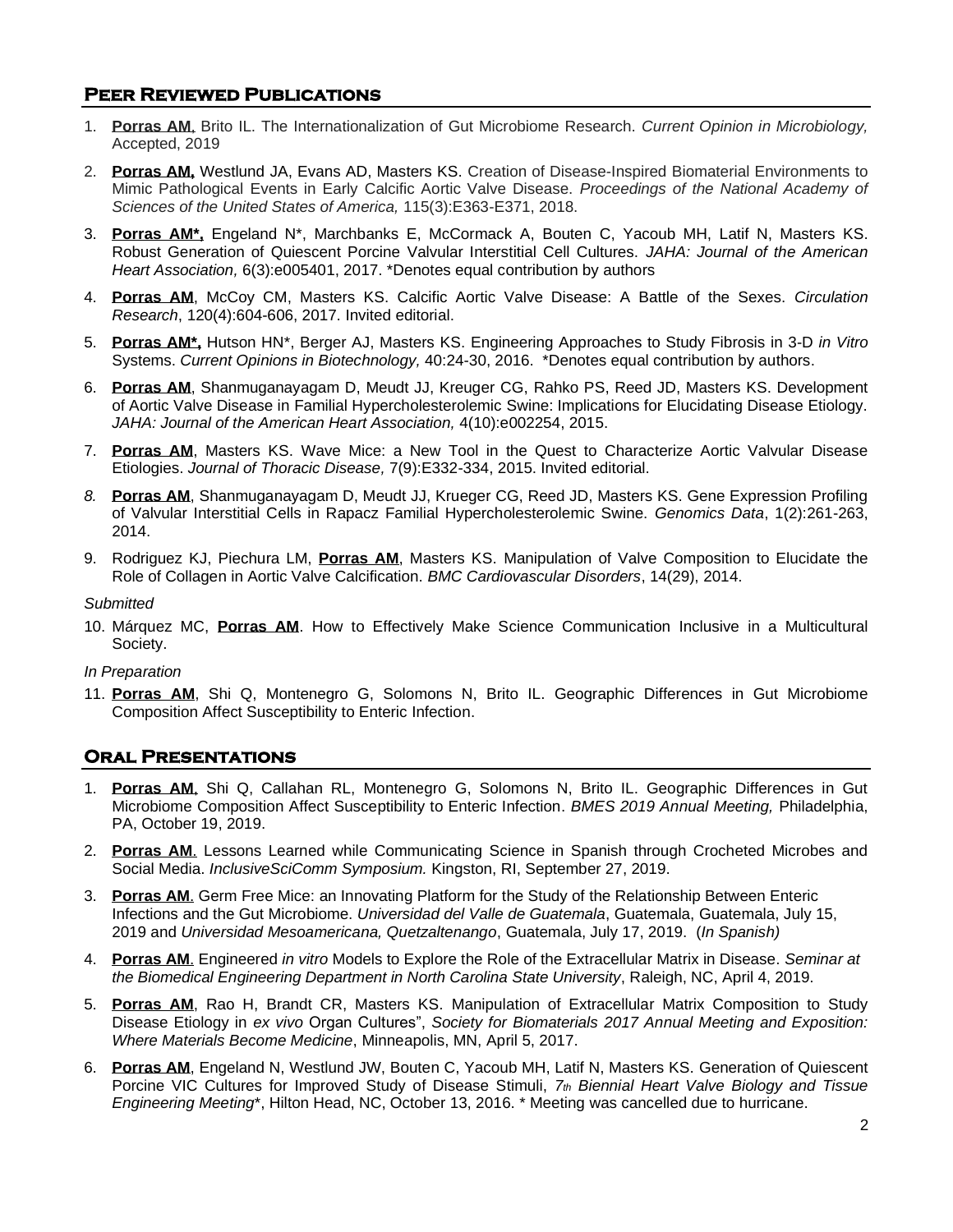- 7. **Porras AM**, Rao H, Brandt CR, Masters KS. Temporal Control of ECM Composition in *ex vivo* Heart Valve Organ Cultures, *BMES 2016 Annual Meeting*, Minneapolis, MN, October 7, 2016.
- 8. **Porras AM**, Rao H, Brandt CR, Masters KS. Creation of Glycosaminoglycan-Enriched Environments to Study Aortic Valve Pathobiology, *Gordon Research Seminar – Signal Transduction by Engineered Extracellular Matrices*, Biddeford, ME, June 25, 2016.
- 9. **Porras AM**, Shanmuganayagam D, Meudt JJ, Kreuger CG, Reed JD, Masters KS**.** Insights into CAVD Pathobiology and Relationship to Atherosclerosis Provided by Familial Hypercholesterolemic Swine. 6th *Biennial Heart Valve Biology & Tissue Engineering Meeting, Society for Heart Valve* Disease, London, England, September 10, 2014.

# **Poster Presentations**

- 1. **Porras AM**. Using Crocheted Art and Social Media to Communicate Science and Promote Diversity. *BMES 2019 Annual Meeting*, Philadelphia, PA, October 17, 2019.
- 2. **Porras AM**, Shi Q, Montenegro G, Solomons N, Brito IL. Geographic Differences in Gut Microbiome Composition Affect Susceptibility to Enteric Infection. *Our Microbes, Our Global Health Symposium*, Ithaca, NY, August 10, 2018.
- 3. **Porras AM**, Westlund JA, Evans AD, Masters KS. Generation of Glycosaminoglycan-Enriched Scaffolds to Decipher Aortic Valve Disease Pathobiology. *Society for Biomaterials 2017 Annual Meeting and Exposition: Where Materials Become Medicine*, Minneapolis, MN, April 5-7, 2017.
- 4. **Porras AM**, Rao H, Brandt CR, Masters KS. Creation of Glycosaminoglycan-Enriched Environments to Study Aortic Valve Pathobiology, *Gordon Research Conference – Signal Transduction by Engineered Extracellular Matrices*, Biddeford, ME, June 26-29, 2016.
- 5. **Porras AM**, Masters KS. Deciphering the Role of Oxidized Lipoproteins in Regulating CAVD Pathology. *2nd Scientific Meeting of The Heart Valve Society*, New York City, NY, March 17, 2016.
- 6. **Porras AM**, Weis TA, Masters KS. Design of an *in vitro* Platform to Study the Role of Proteoglycan Enrichment in LDL Retention. *The Heart Valve Society Inaugural Scientific Meeting*, Monaco, May 7, 2015.
- 7. **Porras AM**, Huesmann AS, Nossal SM. Training the Trainers at the Physics Learning Center. *Center for the Integration of Research, Teaching and Learning Network Forum*, College Station, TX, April 13, 2015.
- 8. **Porras AM**, Shanmuganayagam D, Meudt JJ, Kreuger CG, Rahko PS, Reed JD, Masters KS. Investigation of Rapacz Familial Hypercholesterolemic Swine as a Potential Model of Calcific Aortic Valve Disease. *National Heart, Lung, and Blood Institute Symposium on Cardiovascular Regenerative Medicine*, Bethesda, MD, September 25, 2013.

# **Teaching Experience**

| Co-Instructor: Science Reporters, Clubes de Ciencia-Colombia<br>Taught a 1-week summer camp for children ages 14-17 on science communication with an<br>emphasis on the use of storytelling and art. Co-instructor: Prof. Germán Zafra.                                                                                                                    | 2019      |
|------------------------------------------------------------------------------------------------------------------------------------------------------------------------------------------------------------------------------------------------------------------------------------------------------------------------------------------------------------|-----------|
| Co-Instructor: Summer Undergraduate Microbiome Reading Group, Cornell University<br>Developed a 6-week course to introduce students to topics at the intersection of human gut<br>microbiome research and global health. Co-instructor: Prof. Ilana Brito.                                                                                                 | 2018      |
| Co-Facilitator: Research Mentor Training, Delta Program, University of Wisconsin-Madison                                                                                                                                                                                                                                                                   | 2016      |
| <i>Workshop Leader:</i> New Educators' Orientation, College of Engineering, UW-Madison                                                                                                                                                                                                                                                                     | 2014-2016 |
| Teaching Assistant: Dept. of Biomedical Engineering, University of Wisconsin-Madison<br>BME 545 - Engineering the Extracellular Matrix (twice) & BME 510 - Introduction to Tissue<br>Engineering (once). Responsibilities included homework, in-class activities, and exam design;<br>grading; and occasional lectures. Instructor: Prof. Kristyn Masters. | 2013-2015 |
| Co-Facilitator: Delta Program Brown Bag Buzz, UW-Madison<br>Led discussions that featured topics within the scholarship of teaching and learning.                                                                                                                                                                                                          | 2013-2014 |
|                                                                                                                                                                                                                                                                                                                                                            | 3         |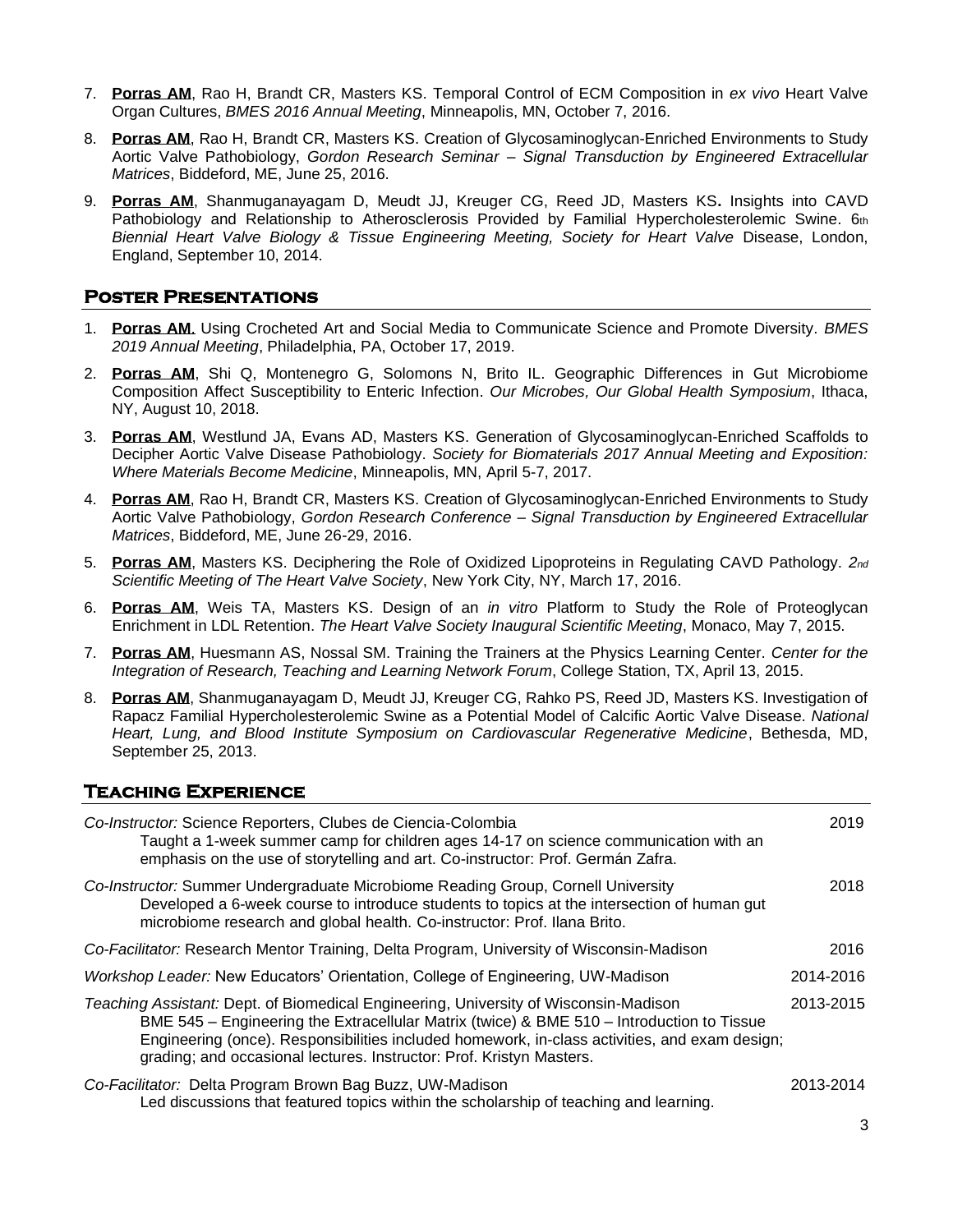# **Leadership Experience**

| Co-Founder and Community Co-Manager, LatinX in BME Slack Community                                                                                                                                                                                                                                                                                                                                                       | 2019 - present                                                                                  |
|--------------------------------------------------------------------------------------------------------------------------------------------------------------------------------------------------------------------------------------------------------------------------------------------------------------------------------------------------------------------------------------------------------------------------|-------------------------------------------------------------------------------------------------|
| Co-Organizer, Our Microbes, Our Global Health Workshop and Symposium                                                                                                                                                                                                                                                                                                                                                     | 2018                                                                                            |
| Chair, Gordon Research Seminar: Signal Transduction by Engineered Extracellular Matrices                                                                                                                                                                                                                                                                                                                                 | 2018                                                                                            |
| President, Colombian Badgers, UW-Madison                                                                                                                                                                                                                                                                                                                                                                                 | $2015 - 2017$                                                                                   |
| President, Biomedical Engineering Graduate Student Association at UW-Madison                                                                                                                                                                                                                                                                                                                                             | $2014 - 2015$                                                                                   |
| President, Tau Beta Pi Texas Alpha Chapter                                                                                                                                                                                                                                                                                                                                                                               | 2011                                                                                            |
| <b>MENTORING</b>                                                                                                                                                                                                                                                                                                                                                                                                         |                                                                                                 |
| Undergraduate Students Mentored in the Laboratory<br>Abi Anima, Cornell University<br>Gabriel Welch, Cornell University<br>Jennifer Westlund, University of Wisconsin - Madison<br>Austin Evans, University of Wisconsin - Madison<br>Evelyn Marchbanks, Summer Student, University of Wisconsin-Madison<br>LaTonya Simon, University of Wisconsin-Madison REU Program<br>Taylor Weis, University of Wisconsin - Madison | $2018 - present$<br>$2018 - present$<br>2015-2017<br>$2015 - 2017$<br>2016<br>2014<br>2012-2014 |
| Ekpa'palek, Professional Mentorship Program for Students in Latin America                                                                                                                                                                                                                                                                                                                                                | 2019 - present                                                                                  |
| Biomedical Engineering Women's Group Mentorship Program                                                                                                                                                                                                                                                                                                                                                                  | 2019-present                                                                                    |
| Postdocs and Graduate Students Mentoring Undergraduates, Cornell University                                                                                                                                                                                                                                                                                                                                              | 2018-2019                                                                                       |
| Cornell-University of Puerto Rico Interuniversity Relief Program                                                                                                                                                                                                                                                                                                                                                         | 2018                                                                                            |
|                                                                                                                                                                                                                                                                                                                                                                                                                          |                                                                                                 |
| <b>PROFESSIONAL SERVICE</b>                                                                                                                                                                                                                                                                                                                                                                                              |                                                                                                 |
| Reviewer<br><b>Frontiers in Communication</b><br>Annual Biomedical Research Conference for Minority Students Abstracts<br>Make Space Awards for Inclusion in STEM, Two Photon Art<br>Fellowship Applications, Graduate Women in Science<br>SACNAS Conference Travel Scholarships, Research Presentations & Sessions                                                                                                      | 2019<br>2019<br>2019<br>2019<br>2017-2019                                                       |
| Advisor, Graduate and Professional's Women Network, Cornell University                                                                                                                                                                                                                                                                                                                                                   | 2019 - present                                                                                  |
| Director of Communications, Clubes de Ciencia-Colombia                                                                                                                                                                                                                                                                                                                                                                   | 2019 - present                                                                                  |
| Graduate Student Representative, UW Delta Program's Steering Committee                                                                                                                                                                                                                                                                                                                                                   | $2014 - 2017$                                                                                   |
| <b>PUBLIC ENGAGEMENT WITH SCIENCE</b>                                                                                                                                                                                                                                                                                                                                                                                    |                                                                                                 |
| Ambassador, American Association for the Advancement of Science If/Then Program                                                                                                                                                                                                                                                                                                                                          | 2019-2021                                                                                       |
| Two Photon Fellow, Massive Science Consortium for Science Writing                                                                                                                                                                                                                                                                                                                                                        | 2019-present                                                                                    |
| Science Communicator, @anamaporras and @anaerobias on Instagram, Facebook & Twitter<br>Every week I showcase a new crocheted microbe and highlight its importance for our<br>health and that of the planet using parallel accounts I run in both English and Spanish.<br>I also often profile Colombian scientists who study those microbes.                                                                             | $2018 - present$                                                                                |
| Art Exhibitor, "A square inch of skin", SPACE Exhibition, Tompkins County Public Library                                                                                                                                                                                                                                                                                                                                 | 2019                                                                                            |
| Volunteer<br>Letters to a Pre-Scientist<br>Skype a Scientist<br>Cornell Microbiome Booth, USA Science & Engineering Festival                                                                                                                                                                                                                                                                                             | 2018-present<br>2018-2019<br>2018                                                               |